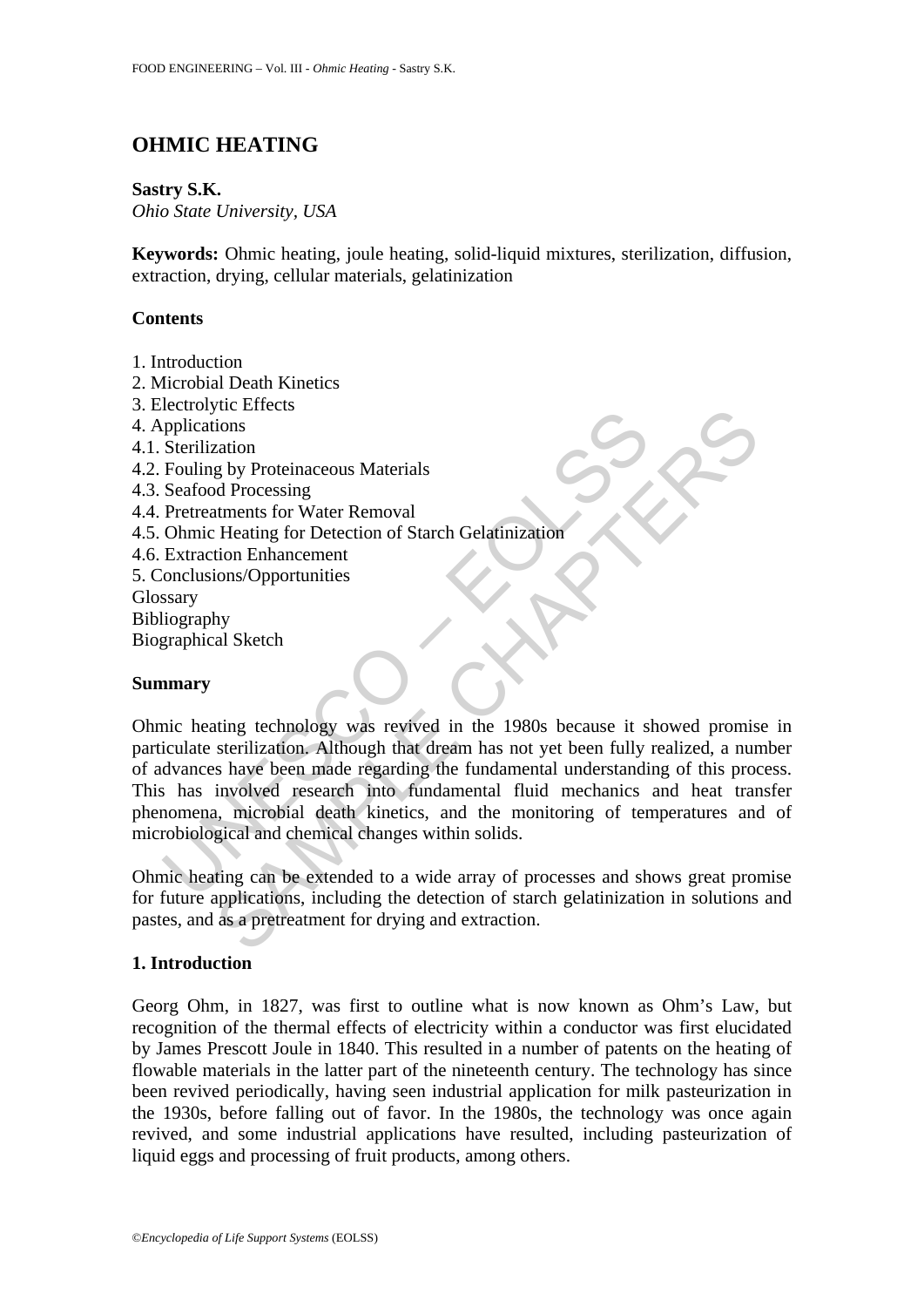The basic principle of ohmic heating is the well-known dissipation of electrical energy into heat, which results in internal energy generation proportional to the square of the electric field strength and the electrical conductivity:

$$
u = |\nabla V|^2 \sigma \tag{1}
$$

where the electrical conductivity  $\sigma$  is a function of temperature (see *Electrical Properties*). The type of function depends on the material and the method of heating. It has been found that for cellular materials, the electrical conductivity undergoes a significant increase at 70 C and above, with the denaturation of cell-wall constituents. However, when an electric field is applied, cell-wall breakdown occurs at lower temperatures; thus, the increase occurs over a wider range of temperatures (Figure 1).



Figure 1. Electrical conductivity of carrot (parallel to stem axis) subjected to various electric field strengths. Source: Palaniappan and Sastry (1991a)

Above a certain electric field strength, or if the material has been thermally pretreated, the electrical conductivity-temperature curve often becomes linear. Thus,

$$
\sigma = \sigma_0 (1 + mT) \tag{2}
$$

Since the electrical conductivity increases with temperature, ohmic heating becomes more effective at higher temperatures.

The electrical conductivity of liquid foods tends to follow a linear trend, regardless of mode of heating. Since no cellular structure exists, the properties remain essentially the same in all liquid foods (Figure 2).

Since the rate of heating is affected by varying either the electric field strength or product electrical conductivity, the technology offers many attractive avenues to the process engineer or product developer. It is even possible to design heaters for materials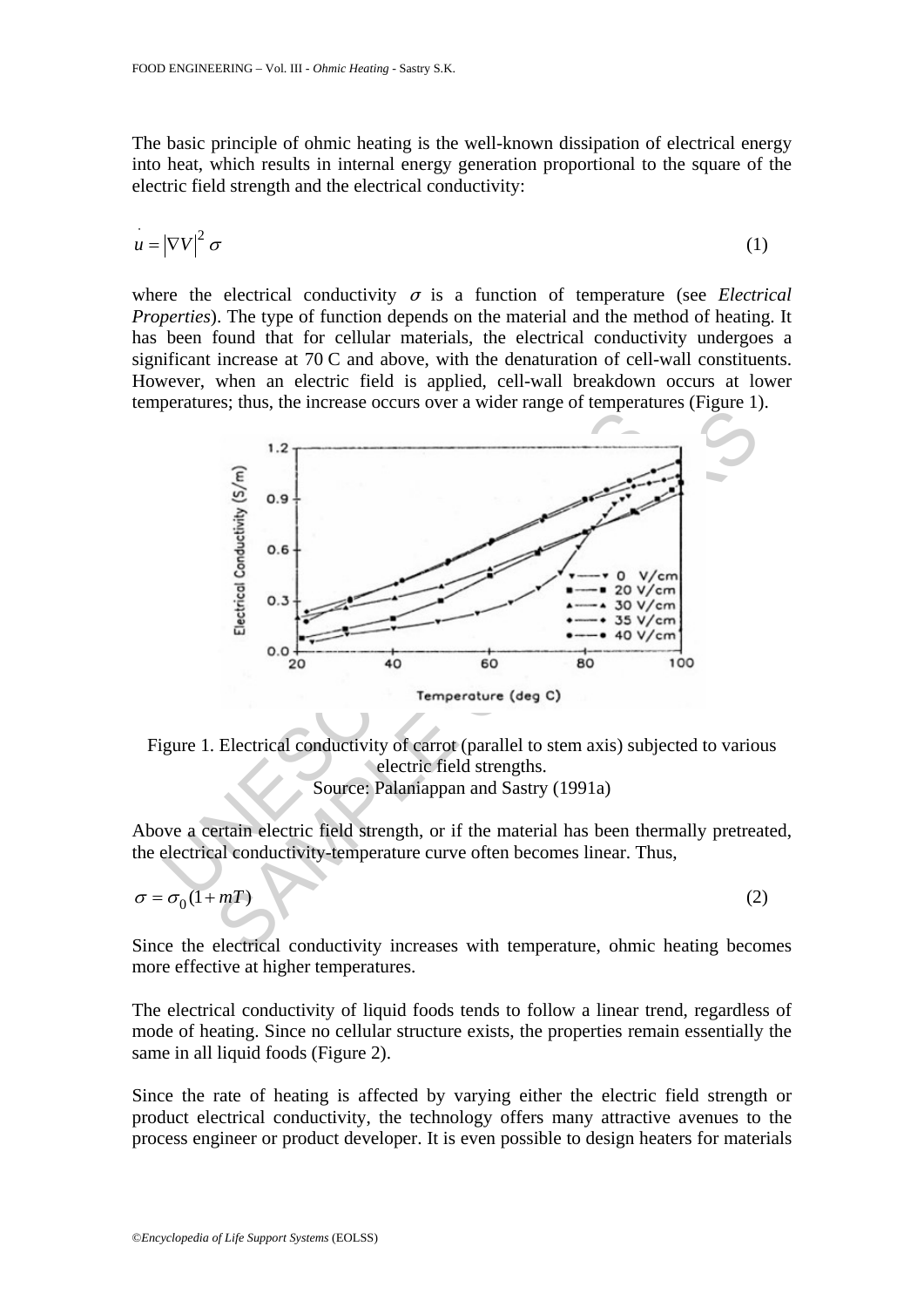of relatively low electrical conductivity if the electric field strength is made sufficiently large.

It is also possible to heat materials at extremely rapid rates. Furthermore, for materials of uniform electrical conductivity, energy generation is far more uniform than in microwave heating. The basic principles have been addressed in a number of publications (see *Electrical Properties*).



Figure 2. Electrical conductivity of orange juice subjected to various electric field strengths Source: Palaniappan and Sastry (1991b)

## **2. Microbial Death Kinetics**

A number of studies in the literature have considered whether ohmic heating results in a nonthermal contribution to microbial lethality.

Early literature on this topic has been inconclusive, since most studies either did not specify sample temperatures, or failed to eliminate this as a variable. It is critically important that studies comparing conventional and ohmic heating be conducted under temperature histories that are as near-identical as possible. In 1992, researchers attempted to compare ohmic and conventional heat treatments on the death kinetics of yeast cells (*zygo Saccharomyces* bacilli) with identical histories, and found no difference. However, a mild electrical pretreatment of *Escherichia coli* decreased the subsequent inactivation requirement in certain cases.

More up to date studies suggest that a mild electroporation-type mechanism may operate during ohmic heating. The presence of pore-forming mechanisms on cellular tissue has been confirmed by recent work. Another recent study, conducted under nearidentical temperature conditions, indicated that the kinetics of inactivation of *Bacillus subtilis* spores can be accelerated with ohmic treatment. A two-stage ohmic treatment (ohmic treatment, followed by a holding time prior to a second heat treatment) was found to accelerate death rates further. Study has also indicated that leakage of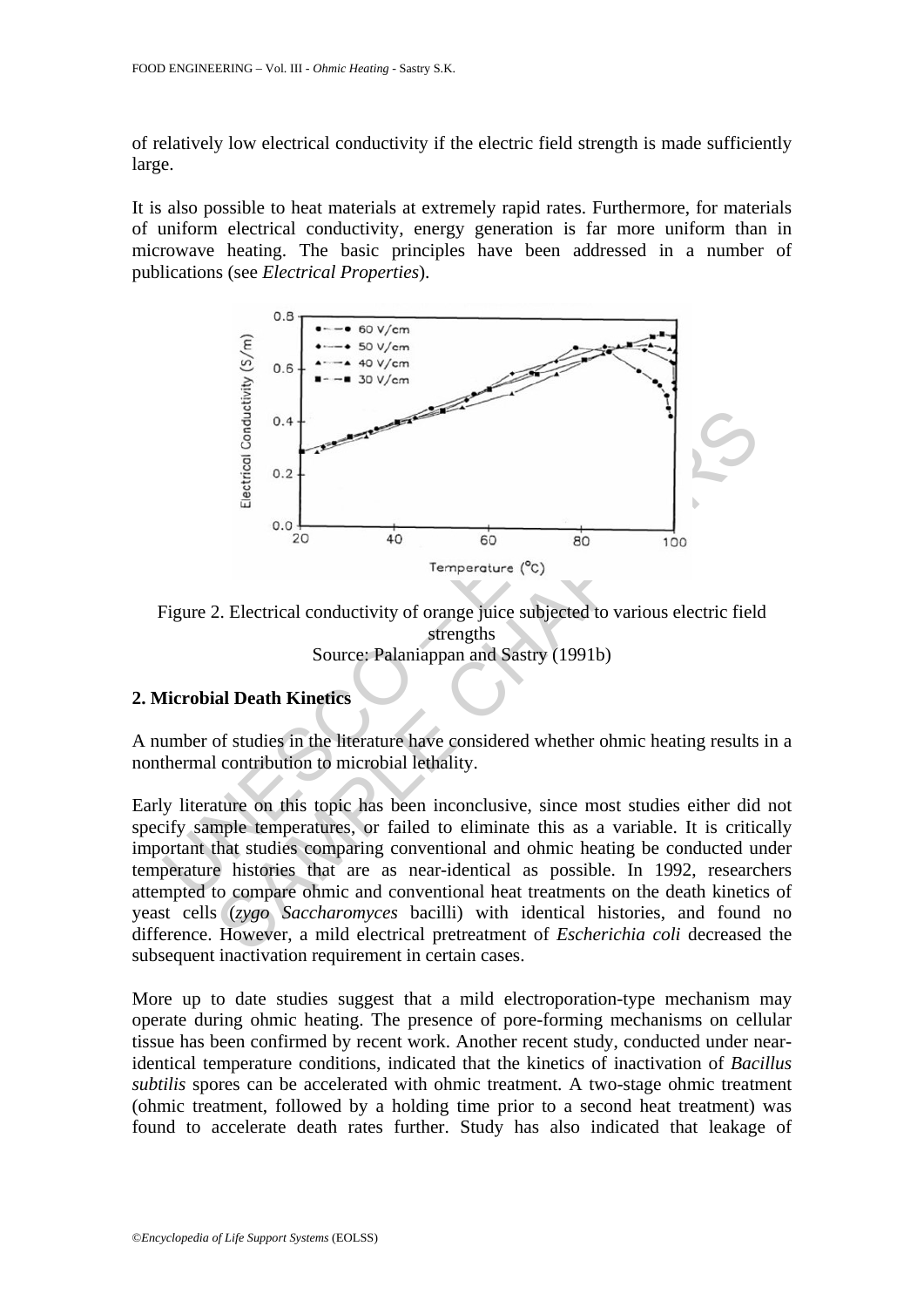intracellular constituents of *Saccharomyces cerevisiae* was found to be enhanced under ohmic heating, compared with conventional heating in boiling water.

The principal reason for the additional effect of ohmic treatment may be the low frequency (50–60 Hz) of ohmic heating, which allows cell walls to build up charges and form pores. This is in contrast to high-frequency methods, such as radio frequency or microwave heating, where the electric field is essentially reversed before a sufficient charge build-up (Figure 3). Some contrary evidence has also been noted; in particular, the work of Lee and Yoon has indicated that a greater leakage of *Saccharomyces cerevisiae* constituents occurs under high frequencies. However, the details of temperature control within this study are not available at the time of writing; thus, it is not clear whether or not these researchers have adequately eliminated temperature effects.



Figure 3. Illustration of square waves showing the effect of frequency on cell-wall pore formation. (a) Low-frequency fields allow membrane potential (dotted line) to build up to sufficient levels to cause pore formation. (b) High frequency fields do not permit time for pore formation to occur.

| Temperature        | D-values for         | k for              | D-values for  | k for ohmic heating |
|--------------------|----------------------|--------------------|---------------|---------------------|
| $\mathbf{C}$       | conventional         | conventional       | ohmic heating | $(s^{-1})$          |
|                    | heating $(min^{-1})$ | heating $(s^{-1})$ | $(min^{-1})$  |                     |
| 88                 | 32.8                 | 0.00117            | 30.2          | 0.001271            |
| 92.3               | 9.87                 | 0.003889           | 8.55          | 0.004489            |
| 95                 | 5.06                 | 0.007586           |               |                     |
| 95.5               |                      |                    | 4.38          | 0.008763            |
| 97                 | 3.05                 | 0.012585           |               |                     |
| 99.1               |                      |                    | 1.76          | 0.021809            |
| Z value $(C)$ or   | $8.74*$              | $70.0**$           | $9.16*$       | $67.5***$           |
| Activation         |                      |                    |               |                     |
| energy             |                      |                    |               |                     |
| $(E_a)$ (kcal/mol) |                      |                    |               |                     |

\* - Z value; \*\* - Activation Energy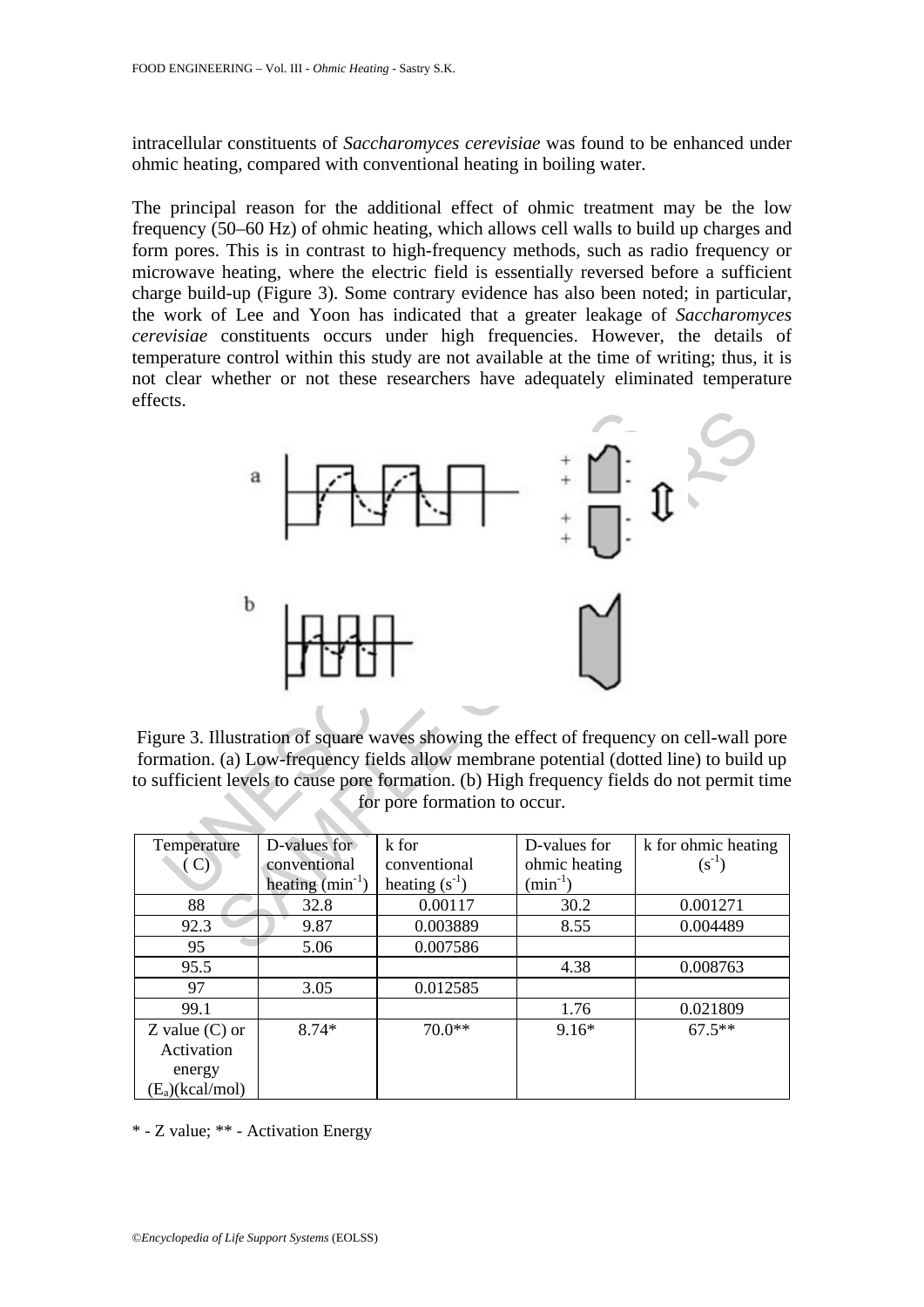(Source: Cho, H-Y., Yousef, A.E., and Sastry, S.K. (1999). *Kinetics of inactivation of Bacillus subtilis spores by continuous or intermittent ohmic and conventional heating*,  $C 8$ .

Table 1. D-values and kinetic reaction rate constants (k) for *B. subtilis* spores under conventional and ohmic heating

| Stage<br># | D-values for<br>conventional heating<br>$(min^{-1}$ | k for conventional<br>heating $(s^{-1})$ | D-values for<br>ohmic heating<br>$\min^{-1}$ | k for ohmic<br>heating<br>$(S^{-1})$ |
|------------|-----------------------------------------------------|------------------------------------------|----------------------------------------------|--------------------------------------|
|            |                                                     | 0.002245                                 | l 4.2                                        | 0.002703                             |
|            |                                                     | 0.004172                                 | 8.5                                          | 0.004516                             |

|                                                                                          | Table 2. D-values and reaction rate constants for inactivation of B. subtilis spores during               |                 |               |             |  |  |  |
|------------------------------------------------------------------------------------------|-----------------------------------------------------------------------------------------------------------|-----------------|---------------|-------------|--|--|--|
|                                                                                          | single- and double-stage conventional and ohmic heating at 90 $^{\circ}$ C                                |                 |               |             |  |  |  |
|                                                                                          | Source: Cho H-Y., Yousef A.E., and Sastry S.K. (1999). Kinetics of inactivation of                        |                 |               |             |  |  |  |
| Bacillus subtilis spores by continuous or intermittent ohmic and conventional heating, c |                                                                                                           |                 |               |             |  |  |  |
| 8.                                                                                       |                                                                                                           |                 |               |             |  |  |  |
|                                                                                          |                                                                                                           |                 |               |             |  |  |  |
| Temperature                                                                              | D-values for                                                                                              | k for           | D-values for  | k for ohmic |  |  |  |
| $(C^{\circ}C)$                                                                           | conventional                                                                                              | conventional    | ohmic heating | heating     |  |  |  |
|                                                                                          | heating $(min^{-1})$                                                                                      | heating $(s-1)$ | $(min^{-1})$  | $(s^{-1})$  |  |  |  |
| 49.8                                                                                     | 294.6                                                                                                     | 0.008           | 274.0         | 0.009       |  |  |  |
| 52.3                                                                                     | 149.7                                                                                                     | 0.016           | 113.0         | 0.021       |  |  |  |
| 55.8                                                                                     | 47.21                                                                                                     | 0.049           | 43.11         | 0.054       |  |  |  |
| 58.8                                                                                     | 16.88                                                                                                     | 0.137           | 17.84         | 0.130       |  |  |  |
| $Z$ values $(C)$                                                                         | $7.19*$                                                                                                   | $29.63**$       | $7.68*$       | $27.77**$   |  |  |  |
| or Activation                                                                            |                                                                                                           |                 |               |             |  |  |  |
| energy $(E_a)$                                                                           |                                                                                                           |                 |               |             |  |  |  |
| (kcal/mol)                                                                               |                                                                                                           |                 |               |             |  |  |  |
|                                                                                          |                                                                                                           |                 |               |             |  |  |  |
|                                                                                          |                                                                                                           |                 |               |             |  |  |  |
|                                                                                          | * Z value; ** Activation energy                                                                           |                 |               |             |  |  |  |
|                                                                                          |                                                                                                           |                 |               |             |  |  |  |
|                                                                                          | Source: Palaniappan S., Sastry S.K., and Richter E.R. (1992). Effects of electroconductive heat treatment |                 |               |             |  |  |  |
|                                                                                          | and electrical pretreatment on thermal death kinetics of selected microorganisms. Biotechnical            |                 |               |             |  |  |  |
| Bioengineering, 39: 225-232.                                                             |                                                                                                           |                 |               |             |  |  |  |
|                                                                                          |                                                                                                           |                 |               |             |  |  |  |
|                                                                                          | Table 3. Kinetic reaction rate constants (k) for zygo Saccharomyces bacilli under                         |                 |               |             |  |  |  |
| conventional and ohmic heating.                                                          |                                                                                                           |                 |               |             |  |  |  |

- - - Table 3. Kinetic reaction rate constants (k) for *zygo Saccharomyces* bacilli under conventional and ohmic heating.

TO ACCESS ALL THE **16 PAGES** OF THIS CHAPTER, Visi[t: http://www.eolss.net/Eolss-sampleAllChapter.aspx](https://www.eolss.net/ebooklib/sc_cart.aspx?File=E5-10-04-02)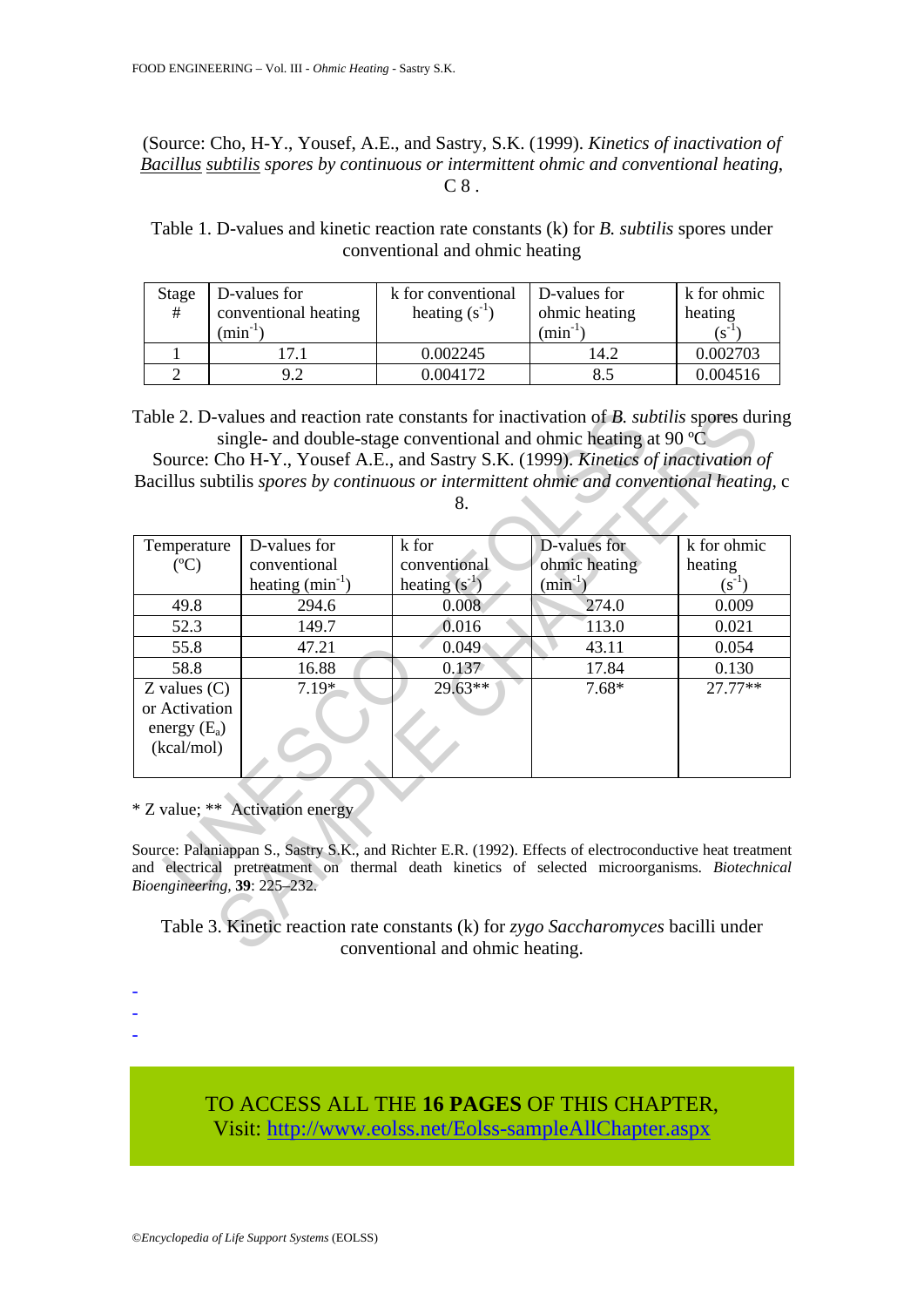#### **Bibliography**

Amatore C., Berthou M., and Hebert S. (1998). Fundamental principles of electrochemical ohmic heating of solutions. *Journal of Electroanalytical Chemistry* **457**, 191–203. [Discusses electrolytic effects during ohmic heating.]

Bazhal I.G. and Guly I.S. (1983a). Effect of electric field voltage on the diffusion process. *Pishchevaya Promyshlennost* **1**, 29–30. [Describes the effect of electric fields on diffusion.]

Bazhal I.G. and Guly I.S. (1983b). Extraction of sugar from sugar beets in a direct current electric field. *Pishchevaya Tekhnologiya* **5**, 49–51. [Describes an improvement in extraction methods.]

Chang K. and Ruan R.R. (1999). *Fast MRI Technique for Study of Simultaneous Heat and Moisture Transfer in Foods Undergoing Ohmic Heating*. Abstract No. 79B-7, 1999, Institute of Food Technologists Annual Meeting, Chicago, IL, July 24–28 1999. [Describes measurement of temperature by MRI.]

Cho H-Y., Yousef A.E., and Sastry S.K. (1999). Kinetics of inactivation of *Bacillus subtilis* spores by continuous or intermittent ohmic and conventional heating. *Biotechnology & Bioengineering* **62**(3):368- 372. [Shows increase in bacterial death rates of spores with ohmic heating.]

Davies L.J., Kemp M.R., and Fryer P.J. (1999). The geometry of shadows: effects of inhomogeneities in electrical field processing. *Journal of Food Engineering* **40**, 245–258. [Shows the importance of shadow effects on electric field processing.]

De Alwis A.A.P. and Fryer P.J. (1990). A finite element analysis of heat generation and transfer during ohmic heating of food. *Chemical Engineering Science* **45**(6), 1547–1559. [Model for ohmic heating in a static system.]

modeous Mindal Meeting, Chicago, H., 3019 24–26 1999. [Describes measured MRI.]<br>
IRI.]<br>
IRI.]<br>
IRI.]<br>
IRI.]<br>
IRI.]<br>
IRI.]<br>
IRI.]<br>
IRI.]<br>
CONDER A.E., and Sastry S.K. (1999). Kinetics of inactivation of *Bacic*<br>
IShows incr S Annual Meeting, Cincago, LL, July 24–26 1999. [Describes measurement of temperations and the Comparities spot interesting and Conventional heating, *Biotechnology & Bioengheering* 62(3) increase in bacterial death rates Grishko A.A., Kozin M., and Chebanu V.G. (1991). *Electroplasmolyzer for Processing Raw Plant Material*. US Patent No. 5,031,521. [Patent shows a method of breaking down cell components by electric fields.]

Halden K., de Alwis A.A.P., and Fryer P.J. (1990). Changes in the electrical conductivity of foods during ohmic heating. *International Journal Food Science & Technology* **25**, 9–25. [Describes electrical conductivity changes during heating.]

Hu H.H. (1996). Direct simulation of flows of solid-liquid mixtures*. International Journal of Multiphase Flow* **22**(2), 335–352. [Describes a method of calculation for particle positions and velocities in a solid– liquid flow.<sup>1</sup>

Imai T., Uemura K., Ishida N., Yoshizaki S., and Noguchi A. (1995). Ohmic heating of Japanese white radish *Rhaphanus sativus L*. *International Journal of Food Science & Technology* **30**, 461–472. [Discusses mechanism for cell wall breakdown during ohmic heating.]

Khalaf W.G. and Sastry S.K. (1996). Effect of fluid viscosity on the ohmic heating rates of liquid-particle mixtures. *Journal of Food Engineering* **27**(2), 145–158. [Shows that increased fluid viscosities can result in increased ohmic heating rates for solid–liquid mixtures.]

Kim J-S. and Pyun Y-R. (1995). *Extraction of Soymilk Using Ohmic Heating*. Abstract No. P125; 9th World Congress of Food Science and Technology, Budapest, Hungary, July 30–August 4 1995. [Describes a new application of ohmic heating.]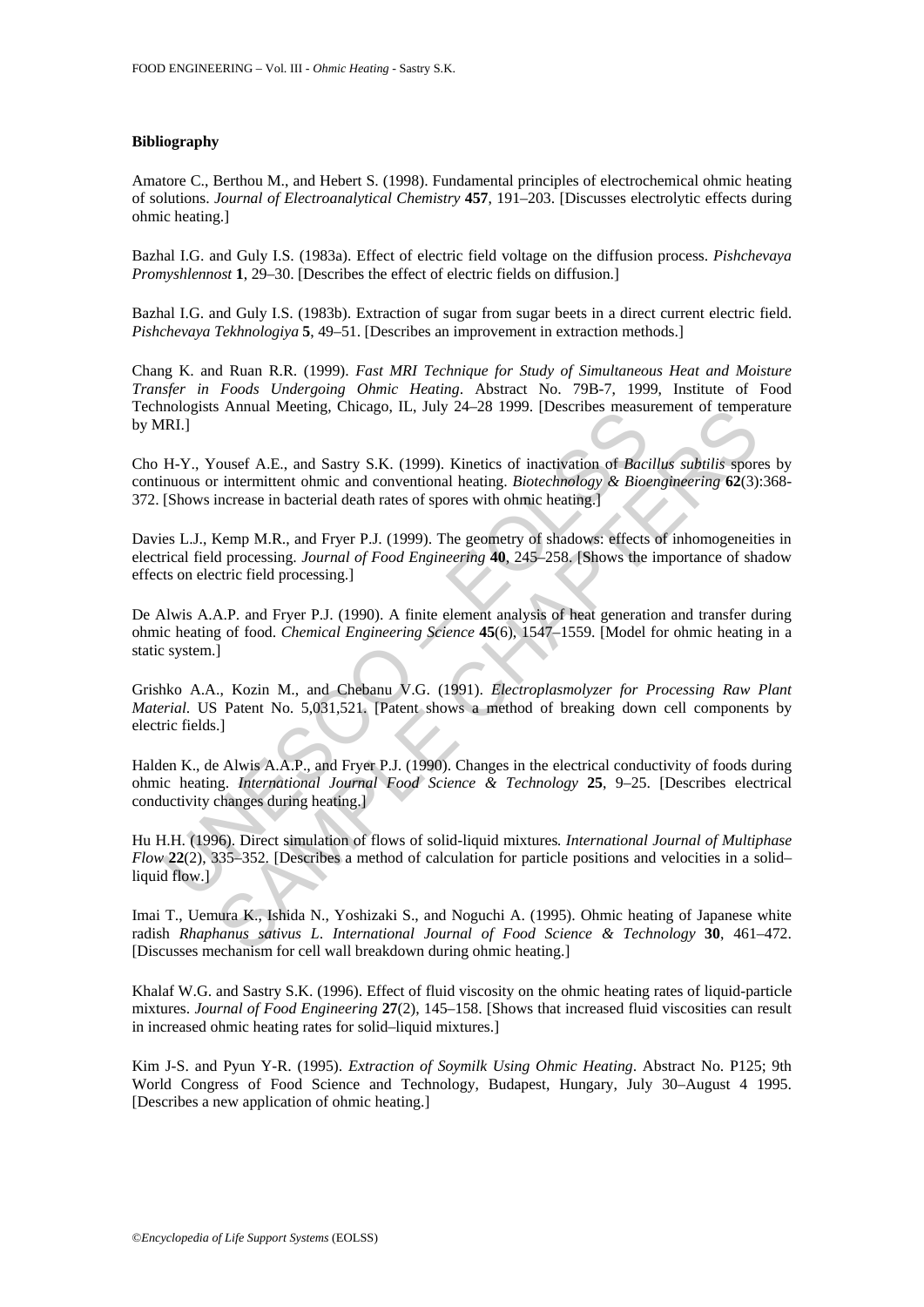Kim H-J, Choi Y-M., Yang T.C.S., Taub I.A., Tempest P, Skudder P., Tucker G., and Parrott D.L. (1996). Validation of ohmic heating for quality enhancement of food products. *Food Technology* **50**(5), 253–261. [Experiments on thermal distribution in ohmic heating using chemical markers.]

Kopelman I.J. (1966). *Transient Heat Transfer and Thermal Properties in Food Systems*. Ph.D. thesis, Michigan State University, East Lansing, MI. [Model for thermal conductivity of multiphase systems.]

Kulshrestha S.A. and Sastry S.K. (1999). *Low-Frequency Dielectric Changes in Vegetable Tissue from Ohmic Heating*. Abstract No. 79 B-3, presented at the 1999 Annual Institute of Food Technologists Meeting, Chicago, IL, July 24–28 1999. [Describes changes in tissue during ohmic heating.]

Lee C.H. and Yoon S.W. (1999). *Effect of Ohmic Heating on the Structure and Permeability of the Cell Membrane of Saccharomyces cerevisiae*. Abstract No. 79 B-6, presented at the 1999 Annual Institute of Food Technologists Meeting, Chicago, IL, July 24–28 1999. [Describes leaching of intracellular constituents during ohmic heating.]

Lima M. and Sastry S.K. (1999). The effects of ohmic heating frequency on hot-air drying rate and juice yield. *Journal of Food Engineering* **41**, 115–119. [Shows the effect of frequency on increasing drying rate and juice yield.]

Orangi S., Sastry S.K., and Li Q. (1998). A numerical investigation of electroconductive heating of solid– liquid mixtures*. International Journal of Heat Mass Transfer* **41**(14), 2211–2220. [Model for ohmic heating of solid–liquid mixtures with a velocity profile.]

Palaniappan S., Sastry S.K., and Richter E.R. (1990). Effects of electricity on microorganisms: a review. *Journal of Food Processing & Preservation* **14**, 393–414. [Reviews previous work on the effects of electricity on microbes.]

Palaniappan S. and Sastry S.K. (1991a). Electrical conductivity of selected solid foods during ohmic heating. *Journal of Food Process Engineering* **14**, 221–236. [Discusses electrical conductivity versus temperature in solid food.]

IN A. and Sastry S.K. (1999). The effects of ohmic heating frequency on hot-air Journal of Food Engineering 41, 115–119. [Shows the effect of frequency on the site of incometaring 41, 115–119. [Shows the effect of frequen Starty S.K. (1999). The effects of ohmic heating frequency on bot-air drying rate and<br>
I of Food Engineering 41, 115-119. [Shows the effect of frequency on increasing drying<br>
Id. J of Food Engineering 41, 115-119. [Shows Palaniappan S. and Sastry S.K. (1991b). Electrical conductivity of selected juices: influences of temperature, solids content, applied voltage and particle size. *Journal of Food Process Engineering* **14**, 247–260. [Shows effect of field strength on the electrical conductivity–temperature relationship indicating a difference between liquids and cellular materials.]

Palaniappan S. and Sastry S.K. (1991c). Modelling of electrical conductivity of liquid–particle mixtures. *Food and Bioproducts Processing, Part C, Transactions Institution of Chemical Engineers (UK)* **69**, 167– 174. [Compares models for electrical conductivity of solid–liquid mixtures.]

Palaniappan S., Sastry S.K., and Richter E.R. (1992). Effects of electroconductive heat treatment and electrical pretreatment on thermal death kinetics of selected microorganisms. *Biotechnology & Bioengineering* **39**, 225–232. [Compares conventional and electrical heating effects on bacteria.]

Reznik D. (1996). *Electroheating Apparatus and Methods*. US Patent No. 5 583 960. [Describes important process effects during ohmic heating.]

Ruan R., Chen P., Chang K., Kim H-J., and Taub I.A. (1999). Rapid food particle temperature mapping during ohmic heating using FLASH MRI. *Journal of Food Science* **64**(6), 1024–1026. [MRI method for temperature measurement.]

Sastry S.K. (1992). A model for heating of liquid-particle mixtures in a continuous flow ohmic heater. *Journal of Food Process Engineering* **15**, 263–278. [Model for continuous flow ohmic heating of solid– liquid mixtures.]